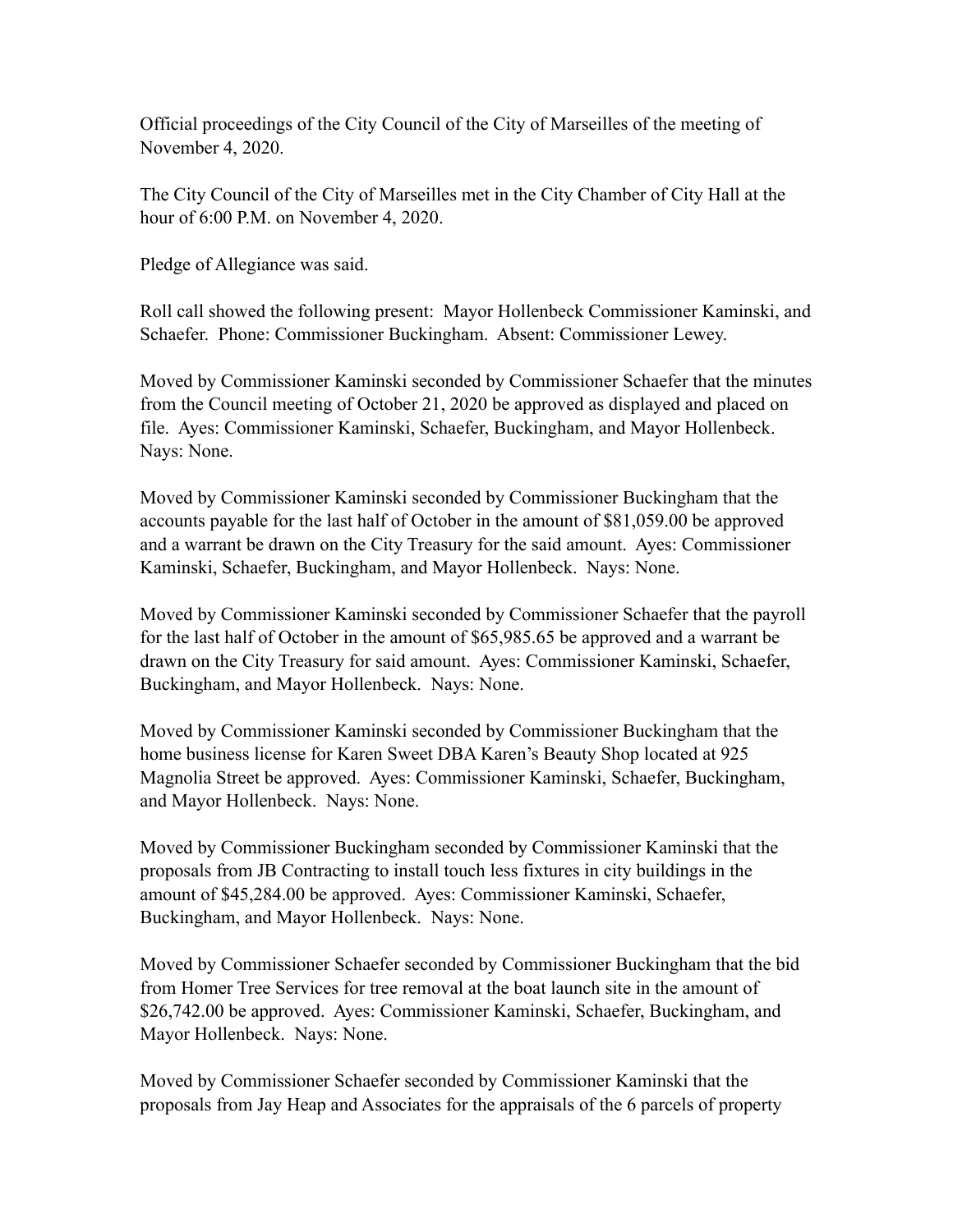required for Main, Commercial, and Broadway Street relocation project in the amount of \$14,000 be approved. This is a Federal project the plans must be approved by IDOT. Ayes: Commissioner Kaminski, Schaefer, Buckingham, and Mayor Hollenbeck. Nays: None.

Moved by Commissioner Schaefer seconded by Commissioner Buckingham that the proposals from Midwest Realty Consultants to conduct the appraisal reviews and negotiations with the 6 property owners required for Main, Commercial, and Broadway Street relocation project in the amount of \$21,000 be approved. This will be payable with MFT funds. Ayes: Commissioner Kaminski, Schaefer, Buckingham, and Mayor Hollenbeck. Nays: None.

Moved by Commissioner Kaminski seconded by Commissioner Schaefer that Resolution 2020-29, a resolution directing publication for sale of 594 E. Bluff Street be adopted. Ayes: Commissioner Kaminski, Schaefer, Buckingham, and Mayor Hollenbeck. Nays: None.

Moved by Commissioner Kaminski seconded by Commissioner Schaefer that Resolution 2020-30, a resolution to enter into an agreement for application services for a United States Department of Agriculture community facility loan application on behalf of the City of Marseilles be adopted. This loan is for water and sewer to Route 80, 40 year loan with 1.5% rate. Ayes: Commissioner Kaminski, Schaefer, Buckingham, and Mayor Hollenbeck. Nays: None.

Moved by Commissioner Kaminski seconded by Commissioner Schaefer that Resolution 2020-31, a resolution to enter into an agreement for application services for a United States Department of Agriculture grant on behalf of the City of Marseilles be adopted. This Grant is to finish the engineering plans to Route 80 for up to \$75,000. Ayes: Commissioner Kaminski, Schaefer, Buckingham, and Mayor Hollenbeck. Nays: None.

Moved to by Commissioner Kaminski seconded by Commissioner Schaefer that Resolution 2020-32, a resolution to enter into an agreement for application services for an Illinois Environmental Protection Agency loan application on behalf of the City of Marseilles be adopted. Ayes: Commissioner Kaminski, Schaefer, Buckingham, and Mayor Hollenbeck. Nays: None.

Commissioner Kaminski seconded by Commissioner Schaefer that Resolution 2020-33, a resolution to enter into an agreement for application services for a United States Department of Agriculture Loan application on behalf of the City of Marseilles be adopted. This is a loan to remodel City Hall and the police department. Ayes: Commissioner Kaminski, Schaefer, Buckingham, and Mayor Hollenbeck. Nays: None.